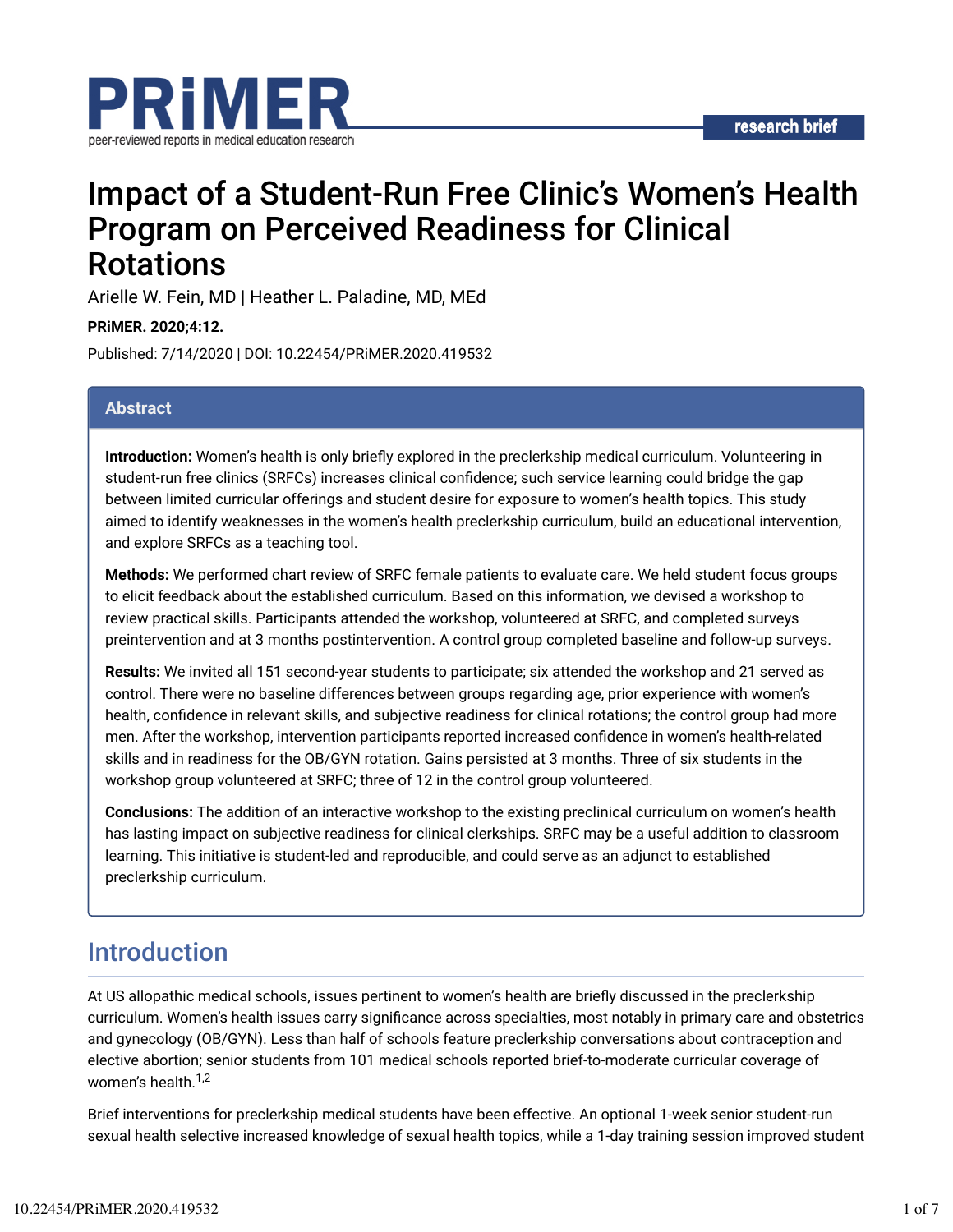confidence in women's primary care.<sup>4,5</sup>

The student-run free clinic (SRFC) may bridge the gap between limited curricular time and student desire for exposure. SRFC volunteering has been associated with increased clinical confidence and could support confidence in women's health. 6

The objective of this study was to identify needs in the curriculum related to women's health, design an intervention to complement participation in SRFC, and evaluate the impact of this intervention.

## **Methods**

#### *Analysis*

To identify care already provided at SRFC and exposure afforded to students, electronic chart review assessed demographic and clinical factors of all female patients who presented for care before April 1, 2018. Patients were excluded if they were aged less than 18 years, or more than 70 years (to create a cohort of nonelderly adult women); had their last clinic visit before January 1, 2013 (to ensure that care was representative of current practices); and/or only one clinic visit.

We held focus groups of preclerkship and senior-level students to elicit feedback about the women's health curriculum and service learning opportunities. All members of the first-year class and of the third- and fourth-year classes were invited to participate in the preclerkship and senior-level groups, respectively. Questions and discussion topics were composed in advance, and the same senior student facilitated both sessions; dinner was provided as incentive for participation. Audio recordings were transcribed and reviewed by two independent researchers using content analysis, and coding was compared. We performed separate analysis of the groups, and we compared themes between year levels to evaluate change over the course of medical education.

#### *Design, Development, and Implementation*

Building upon identified weaknesses, we devised a 3-hour women's health workshop. Education level was targeted for rising second-year medical students. We encouraged participants to volunteer at SRFC with female patients at least once during the semester.

#### *Evaluation*

Participants completed a preintervention survey 1 week prior to didactic sessions and a postworkshop survey immediately following to assess learning, confidence, and subjective readiness for OB/GYN and primary care rotations. A control group of peers also completed baseline survey. Workshop and control group participants completed 3-month follow-up surveys immediately prior to the start of clinical rotations.

We collected survey data using Qualtrics online software. Variables were compared with descriptive statistics. We utilized two-sample Student *t* test to analyze difference between continuous variables, and performed Fisher exact test to compare categorical variables. We determined statistical significance using α of 0.01 to reduce Type I error. All statistical analyses were univariate and performed using IBM SPSS Statistics software. The Columbia University Irving Medical Center Institutional Review Board approved this research.

### **Results**

#### *Analysis*

We identified 89 SRFC female patients, and we reviewed data for a cohort of 42 women ages 26-70 years (mean 57, median 58). Rates of documented well-woman care are shown in Table 1; review demonstrated that the majority of patients had documentation of a basic sexual history, cervical cancer screening, and breast cancer screening.

Four preclerkship and eight senior-level students shared their experiences with women's health education during the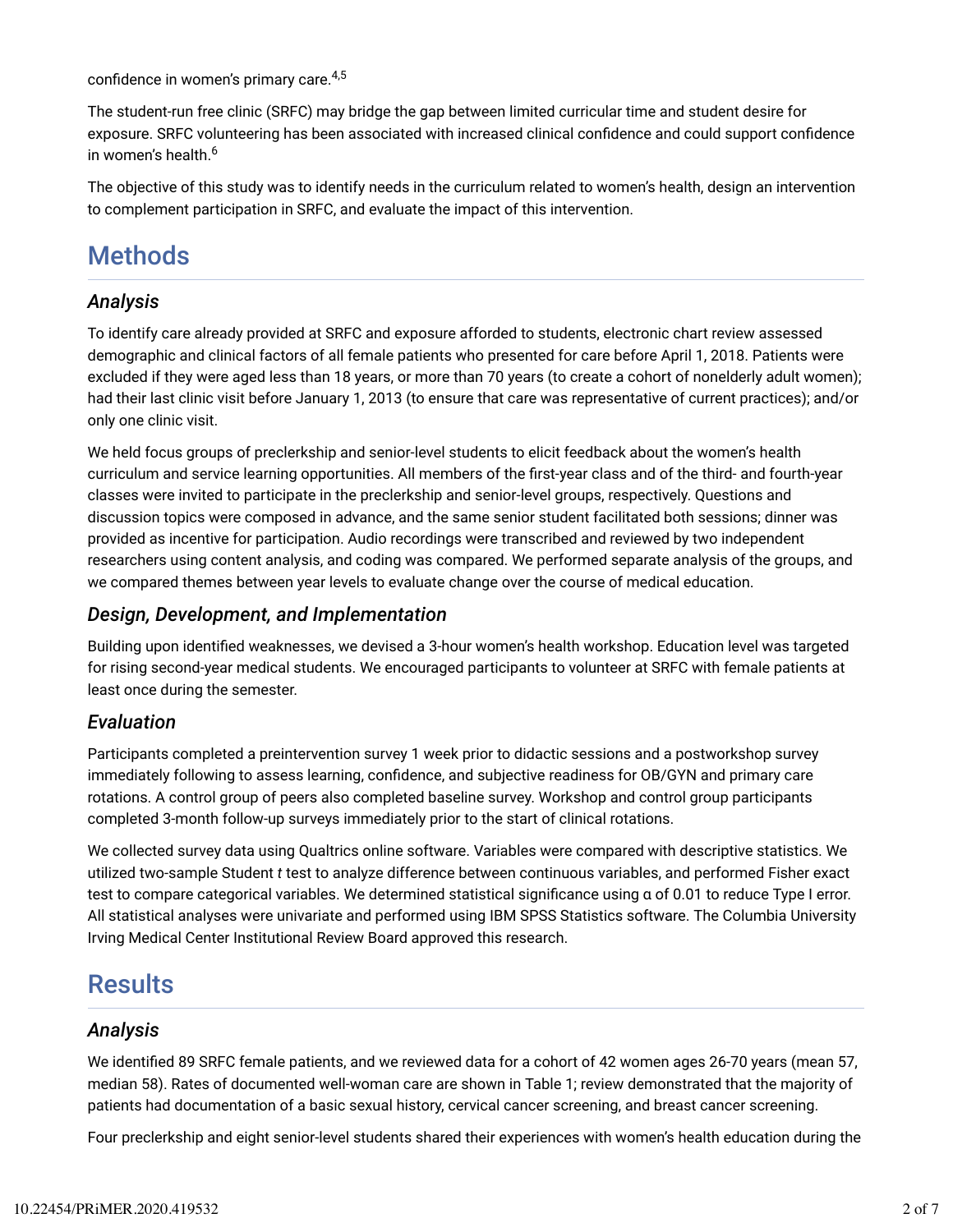focus groups. Common themes included variability in the curriculum, desire to build upon established skills in broaching sensitive topics, value of hands-on education, and importance of early exposure (Table 2).

#### *Design and Development*

Using feedback from needs assessment, a fourth-year medical student and attending physician conceived a 4-hour workshop. The student-led tutorial reviewed practical skills, how to have difficult conversations with patients, and reinforcement of the concepts of a well-woman history. We invited 151 second-year students to participate in the workshop. Six consented to complete the study including workshop and SRFC, and 21 consented to serve as controls. There were no demographic or baseline differences between groups. Age and sex were not statistically significantly different and there were no differences at baseline regarding prior experience with women's health, confidence in relevant skills, and subjective readiness for clinical rotations (Table 3).

#### *Evaluation*

After the workshop, students reported improved confidence in several women's health-related skills and in readiness for OB/GYN and primary care core clinical rotations with statistically significant increases above the control; gains persisted at 3 months (Tables 3 and 4). Six of six workshop participants and 12 of 21 control students completed 3-month follow-up surveys. Of the workshop group, 50% volunteered at SRFC during the semester.

### **Discussion**

This women's health curricular model utilized an extensive needs assessment to devise a student-inspired, studentcreated, and student-led workshop for preclinical medical students. The developed educational intervention resulted in significant increases in subjective readiness for the OB/GYN rotation and confidence in women's health-related skills. These gains persisted at 3 months. There was no difference in readiness for primary care rotations at 3 months, highlighting the many facets of primary care beyond women's health. Students responded positively to study involvement, sharing that the workshop should be "required for everyone."

The workshop was complemented by SRFC participation. SRFC provides exposure to health maintenance and cancer screening at rates comparable to the national average.<sup>8,9</sup> However, our SRFC provides weaker exposure to a complete history-taking experience and to limited sexual health counseling.<sup>10</sup> This weakness highlights lost educational opportunity. While the SRFC is an important component of the preclerkship experience for many students, this limited curricular review and small cohort are not powered to demonstrate its direct impact on the development of women's health skills.

The most significant strength of this study is that the intervention is reproducible and adaptable. This educational pilot was devised and taught by a fourth-year medical student and could be facilitated by a senior medical student, resident, or faculty member. The intervention was built upon student feedback. A similar program could be implemented in other American medical schools.

The small number of participants is a major limitation. The intended general audience of medical students was likely not reached by this voluntary tool. The interventional impact may depend upon each medical school's structure; student response may differ at a program with a previously established and robust women's health curriculum.

Students are dissatisfied with the status quo women's health curriculum, but the addition of a brief interactive educational intervention has lasting impact on subjective readiness and confidence. While active learning participation seems to drive these improvements, SRFC may be a useful adjunct to classroom learning. Further research into the applicability of SRFC and the impact of a mandatory women's health curriculum is warranted.

### Tables and Figures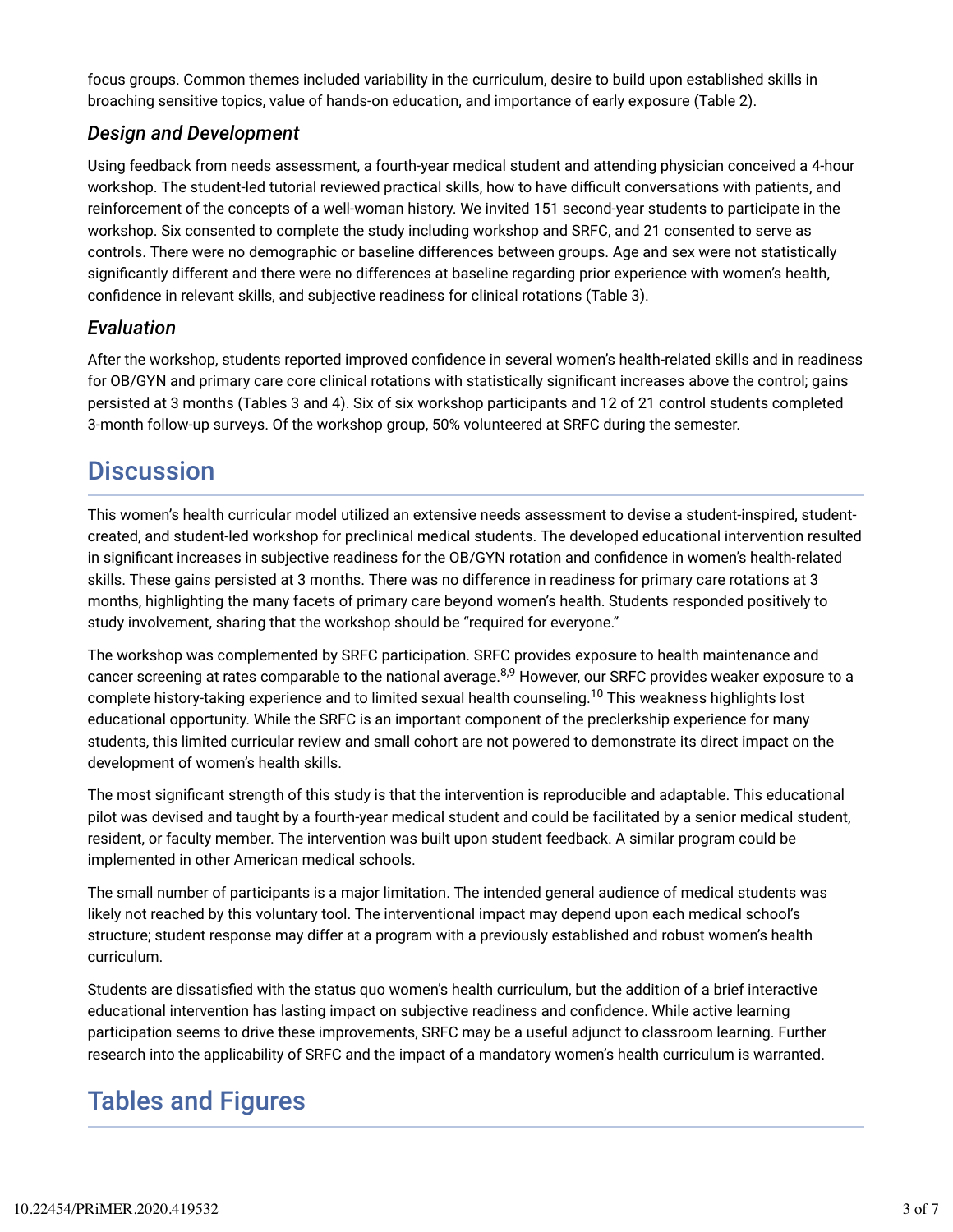| Table 1: Routine Well-Woman Care Provided at SRFC Prior to Workshop Development (Analysis) |  |
|--------------------------------------------------------------------------------------------|--|
|--------------------------------------------------------------------------------------------|--|

| <b>Care Provided</b>                              | <b>SRFC Patient Rate</b> | <b>National Rate</b>                                                                                                                                                    |  |  |
|---------------------------------------------------|--------------------------|-------------------------------------------------------------------------------------------------------------------------------------------------------------------------|--|--|
| Up-to-date on cervical cancer screening           | 76.2%                    | 78.7% <sup>9</sup>                                                                                                                                                      |  |  |
| Up-to-date on breast cancer screening             | 92.9%                    | 71.6% <sup>8</sup>                                                                                                                                                      |  |  |
| <b>Care Provided</b>                              | <b>SRFC Patient Rate</b> | <b>Guideline Recommendation</b>                                                                                                                                         |  |  |
| Basic sexual history taken                        | 88.1%                    | Sexual history should be taken of everyone who could be<br>sexually active. <sup>11</sup>                                                                               |  |  |
| Sexual practices discussed                        | 71.4%                    | Adults who are at increased risk for sexually transmitted<br>infections should participate in intensive behavioral<br>counseling. <sup>10</sup>                         |  |  |
| Menstrual history documented                      | 78.6%                    | Menstrual regularity, duration, and associated symptoms<br>should be discussed yearly at annual visit. <sup>12</sup>                                                    |  |  |
| Obstetric history documented                      | 57.1%                    | Annual women's care should include discussion of pregnancy<br>planning and contraception. <sup>12</sup>                                                                 |  |  |
| Intimate partner violence screening<br>documented | 40.5%                    | Women of reproductive age should be screened for intimate<br>partner violence with referral to ongoing support services for<br>those who screen positive. <sup>13</sup> |  |  |

Abbreviation: SRFC, student-run free clinic.

| <b>Theme</b>                                                                              | <b>Quotations from students</b>                                                                                                                                                                                                                                                                                                                                                                                                                                                                                                                                                                                                                                                                                                                                                                                               |
|-------------------------------------------------------------------------------------------|-------------------------------------------------------------------------------------------------------------------------------------------------------------------------------------------------------------------------------------------------------------------------------------------------------------------------------------------------------------------------------------------------------------------------------------------------------------------------------------------------------------------------------------------------------------------------------------------------------------------------------------------------------------------------------------------------------------------------------------------------------------------------------------------------------------------------------|
| Weakness of women's<br>health curriculum in first<br>year and a half of medical<br>school | • "Although [the female genitourinary skills session] was a great experience, the rest of the curriculum<br>left a lot to be desired. I remember feeling during Major Clinical Year that I was not prepared;<br>I felt like I was learning everything for the first time because I was! A lot of those critical ideas<br>should have been introduced earlier in the curriculum."<br>. "It's so clear to me that I haven't received a good enough education in women's health: when I do<br>histories and physicals, I almost always forget to ask, 'How many children have you had? How<br>were they born? Were there any complications?"<br>. "I feel like going into the OB/GYN rotation there was an expectation that none of us had learned<br>anything during pre-clinicals, and we had 5 weeks to learn all of OB/GYN." |
| Variability in curriculum<br>and experience                                               | . "I think some is taught in Foundations of Clinical Medicine (FCM). But it's very variable. In my<br>small group on sexuality and sexual health, we had a really good session and talked a lot about<br>different assumptions, how we talk about certain body parts but I know other people who had<br>different groups and they did basically nothing."<br>. "As a person who was lucky enough to be part of one of the SRFC, that's where a lot of my training<br>came – not from the pre-clinical curriculum."<br>. "I had [a preceptor] in Tutorials who made [the sexual history] part of the exam and wouldn't let you<br>move on until you asked those questions."                                                                                                                                                    |
| GYN care not frequently<br>provided at SRFC                                               | • "I've seen one pelvic exam, and I know that another time a patient was due for a pap smear, but<br>the senior clinician and the attending weren't comfortable doing it. So we had to reschedule<br>the patient for another appointment to do that, which was just sort of a bummer for everyone<br>involved."<br>. "I don't know anyone who has been asked about their birth control or sexual history. Pregnancy<br>history, yes. But not anything else."                                                                                                                                                                                                                                                                                                                                                                  |
| Value of hands-on<br>education                                                            | • "Bedside sessions really get me to have things stick in my head. Also experiences at SRFC: you do<br>learn medicine at SRFC, which is fantastic."<br>. "I'm a very hands-on person. Lectures can be helpful, but for this, doing simulation and workshops<br>is the better way to do it. Because we want people to not only know which questions to ask, but<br>also practice how to ask those questions."<br>• "Any time you get to talk to a patient is amazing."                                                                                                                                                                                                                                                                                                                                                         |

Abbreviation: SRFC, student-run free clinic.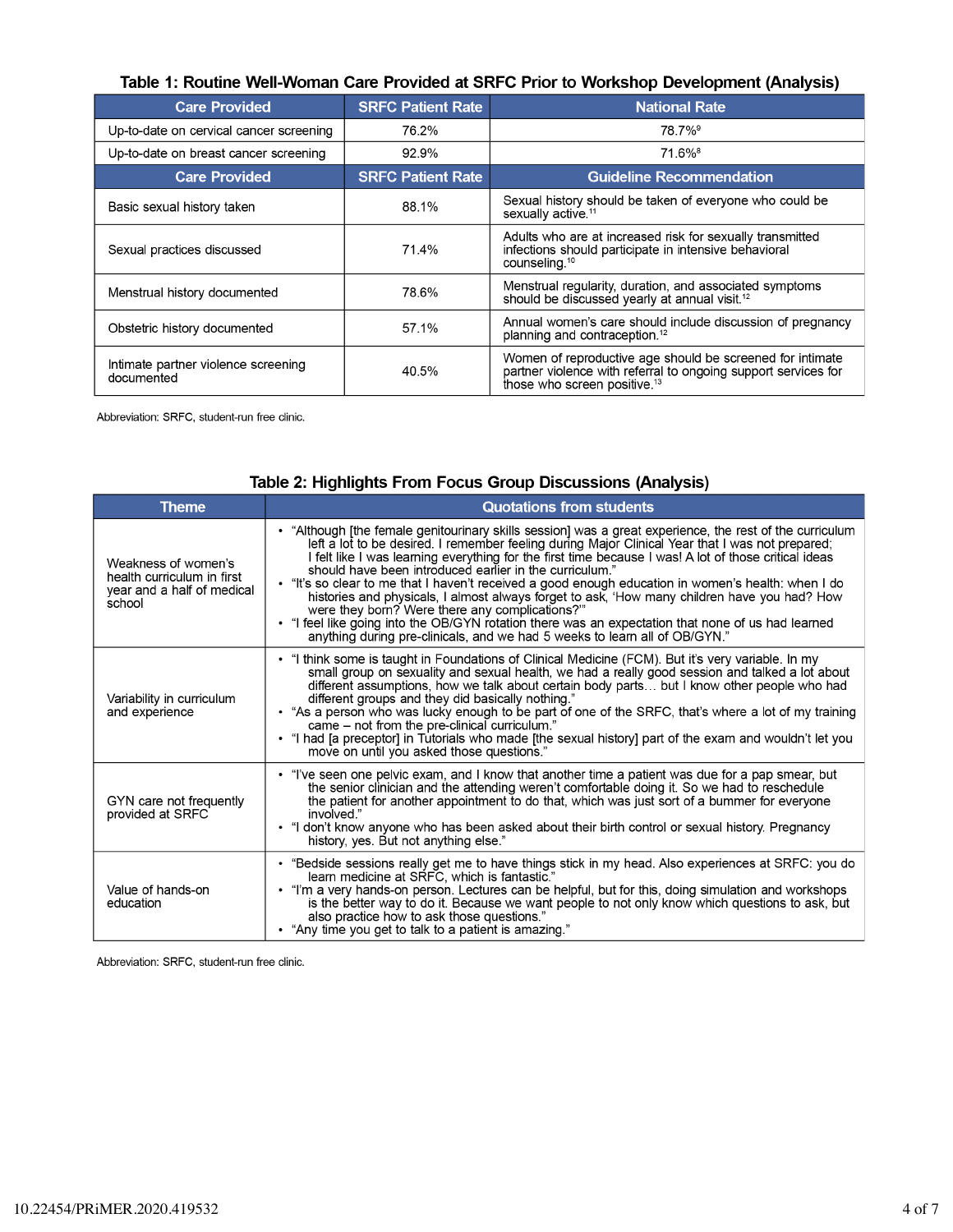|                                                                                                                                | <b>Baseline</b>                               |                        | 3 Months                         |                                                   |                            |                                  |
|--------------------------------------------------------------------------------------------------------------------------------|-----------------------------------------------|------------------------|----------------------------------|---------------------------------------------------|----------------------------|----------------------------------|
|                                                                                                                                | <b>Workshop</b><br>Participants,<br>$n=6$ (%) | Control,<br>$n=21$ (%) | $\boldsymbol{P}$<br><b>Value</b> | <b>Workshop</b><br><b>Participants</b><br>$(n=6)$ | <b>Control</b><br>$(n=12)$ | $\boldsymbol{P}$<br><b>Value</b> |
| Age in years                                                                                                                   | 23.5                                          | 25.60                  | .06                              |                                                   |                            |                                  |
| Female, $n$ $(\%)$                                                                                                             | 5(83.3)                                       | 16 (76.2)              | .66                              |                                                   |                            |                                  |
| Prior experience with women's health,<br>n (%)                                                                                 |                                               |                        | .16                              |                                                   |                            |                                  |
| No experience                                                                                                                  | 4(67)                                         | 13 (62)                |                                  |                                                   |                            |                                  |
| <1 year                                                                                                                        | 0(0)                                          | 6(29)                  |                                  |                                                   |                            |                                  |
| 1-2 years                                                                                                                      | 1(16)                                         | 2(9)                   |                                  |                                                   |                            |                                  |
| >2 years                                                                                                                       | 1(16)                                         | 0(0)                   |                                  |                                                   |                            |                                  |
| How confident do you feel in your<br>ability to properly elicit a sexual<br>history? <sup>2</sup>                              | 4.50                                          | 4.29                   | .81                              | 6.67                                              | 4.83                       | .03                              |
| discuss a patient's sexual partners and<br>practices? $2^2$                                                                    | 4.83                                          | 4.38                   | .66                              | 6.00                                              | 4.67                       | .21                              |
| discuss contraceptive use? <sup>2</sup>                                                                                        | 4.50                                          | 4.52                   | .99                              | 7.33                                              | 5.67                       | .13                              |
| elicit an obstetric history? <sup>2</sup>                                                                                      | 2.67                                          | 3.33                   | .54                              | 6.83                                              | 4.08                       | $< 01*$                          |
| present an obstetric history using the<br>"GTPAL" system? <sup>2</sup>                                                         | 4.33                                          | 1.86                   | .05                              | 8.00                                              | 2.75                       | $< 01*$                          |
| discuss quidelines for breast cancer.<br>cervical cancer, and bone density<br>screening? $2^2$                                 | 1.83                                          | 1.48                   | .72                              | 5.33                                              | 4.58                       | .51                              |
| screen for intimate partner violence? <sup>2</sup>                                                                             | 2.33                                          | 1.86                   | .55                              | 5.17                                              | 4.33                       | .39                              |
| If I have a question about women's<br>health or GYN pathology, I know where<br>to easily and quickly find the answer.<br>n (%) |                                               |                        | .62                              |                                                   |                            | .81                              |
| <b>Yes</b>                                                                                                                     | 0(0)                                          | 0(0)                   |                                  | 2(33)                                             | 4(44)                      |                                  |
| Maybe                                                                                                                          | 4(67)                                         | 12(57)                 |                                  | 4(67)                                             | 6(50)                      |                                  |
| <b>No</b>                                                                                                                      | 2(33)                                         | 9(43)                  |                                  | 0(0)                                              | 2(16)                      |                                  |
| How ready do you feel to begin your<br>obstetrics and gynecology core clinical<br>rotation? $2^2$                              | 1.67                                          | 1.62                   | .95                              | 5.67                                              | 2.42                       | $< 01*$                          |
| How ready do you feel to begin your<br>primary care clinical rotation? <sup>2</sup>                                            | 3.17                                          | 4.19                   | .10                              | 5.33                                              | 4.83                       | .68                              |

# Table 3: Baseline Demographics and Comparison of Student Survey<br>Responses at Baseline and 3 Months<sup>1</sup> (Evaluation)

<sup>1</sup> α of 0.01 used to determine statistical significance.<br><sup>2</sup> Likert scale 0-10 (0=not at all confident/not at all ready, 10=extremely confident/extremely ready).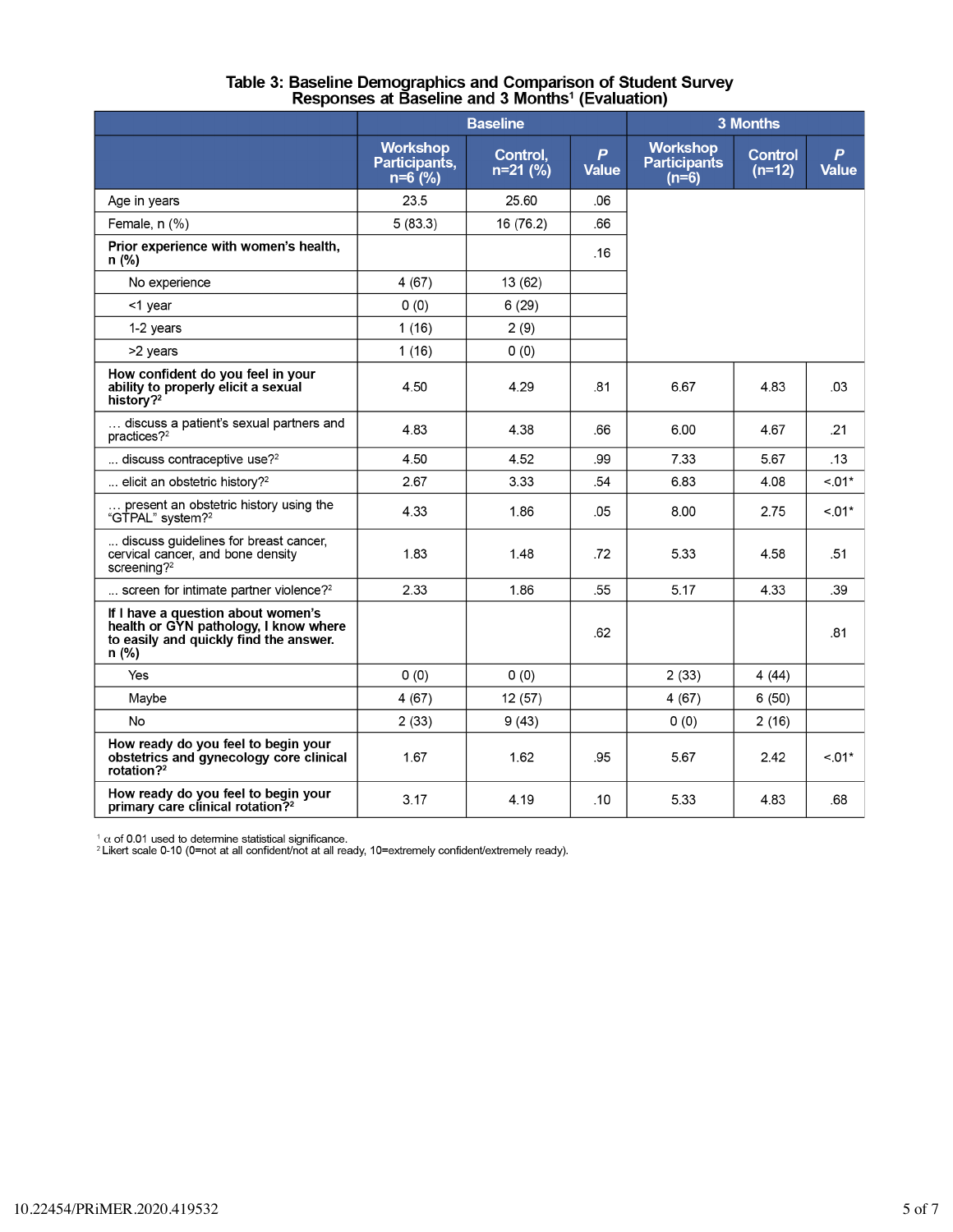| <b>Survey Prompt</b>                                                                                               | <b>Preworkshop</b> | <b>Postworkshop</b> | P<br><b>Value</b> |
|--------------------------------------------------------------------------------------------------------------------|--------------------|---------------------|-------------------|
| How confident do you feel in your ability to properly elicit a sexual<br>history?                                  | 4.50               | 767                 | .02               |
| discuss a patient's sexual partners and practices?                                                                 | 4.83               | 7.67                | .07               |
| discuss contraceptive use?                                                                                         | 4.50               | 7.33                | .12               |
| elicit an obstetric history?                                                                                       | 2.67               | 8.00                | $< 01*$           |
| present an obstetric history using the "GTPAL" system?                                                             | 4.33               | 8.83                | .03               |
| discuss guidelines for breast cancer, cervical cancer, and bone density<br>screening?                              | 1.83               | 5.00                | .10               |
| screen for intimate partner violence?                                                                              | 2.33               | 7.00                | $< 01*$           |
| If I have a question about women's health or GYN pathology, I know<br>where to easily and quickly find the answer. |                    |                     | .04               |
| Yes                                                                                                                | $0(0\%)$           | $3(50\%)$           |                   |
| Maybe                                                                                                              | 4(67%)             | $3(50\%)$           |                   |
| No                                                                                                                 | 2(33%)             | $0(0\%)$            |                   |
| How ready do you feel to begin your obstetrics and gynecology core<br>clinical rotation?                           | 1.67               | 6.50                | $< 01*$           |
| How ready do you feel to begin your primary care clinical rotation?                                                | 3.17               | 6.33                | $< 01*$           |
| How useful did you find the workshop?                                                                              |                    | 10.00               |                   |
| How likely are you to use skills that you developed during the workshop<br>in the clinical setting?                |                    | 10.00               |                   |

#### Table 4: Confidence Before and After Women's Health Workshop (Evaluation)

All questions used a 0-10 Likert scale (0=not at all confident/not at all ready, 10=extremely confident/extremely ready).<br>\* Statistically significant.

#### Acknowledgments

**Financial support**: This study was supported by the Scholarly Project Fund at the Columbia University Vagelos College of Physicians and Surgeons.

**Presentations**: This work was presented at the Northeastern Group on Educational Affairs (NEGEA) 2019 Annual Conference on April 4, 2019 in Philadelphia, Pennsylvania.

#### Corresponding Author

#### Arielle W. Fein, MD

Department of OB/GYN, University of Maryland School of Medicine, 22 S. Greene St, Baltimore, MD 21201. 301-801-2238. Fax: 410-328-0279. afein2013@gmail.com

#### **Author Affiliations**

Arielle W. Fein, MD - Columbia University Vagelos College of Physicians and Surgeons

Heather L. Paladine, MD, MEd - Columbia University Vagelos School of Physicians and Surgeons, Center for Family and Community Medicine, New York, NY

#### References

- 1. Steinauer J, LaRochelle F, Rowh M, Backus L, Sandahl Y, Foster A. First impressions: what are preclinical medical students in the US and Canada learning about sexual and reproductive health? Contraception. 2009;80(1):74-80. doi:10.1016/j.contraception.2008.12.015
- 2. Henrich JB, Viscoli CM, Abraham GD. Medical students' assessment of education and training in women's health and in sex and gender differences. Journal of women's health (2002). 2008;17(5):815-827.
- 3. Windish DM, Paulman PM, Goroll AH, Bass EB. Do clerkship directors think medical students are prepared for